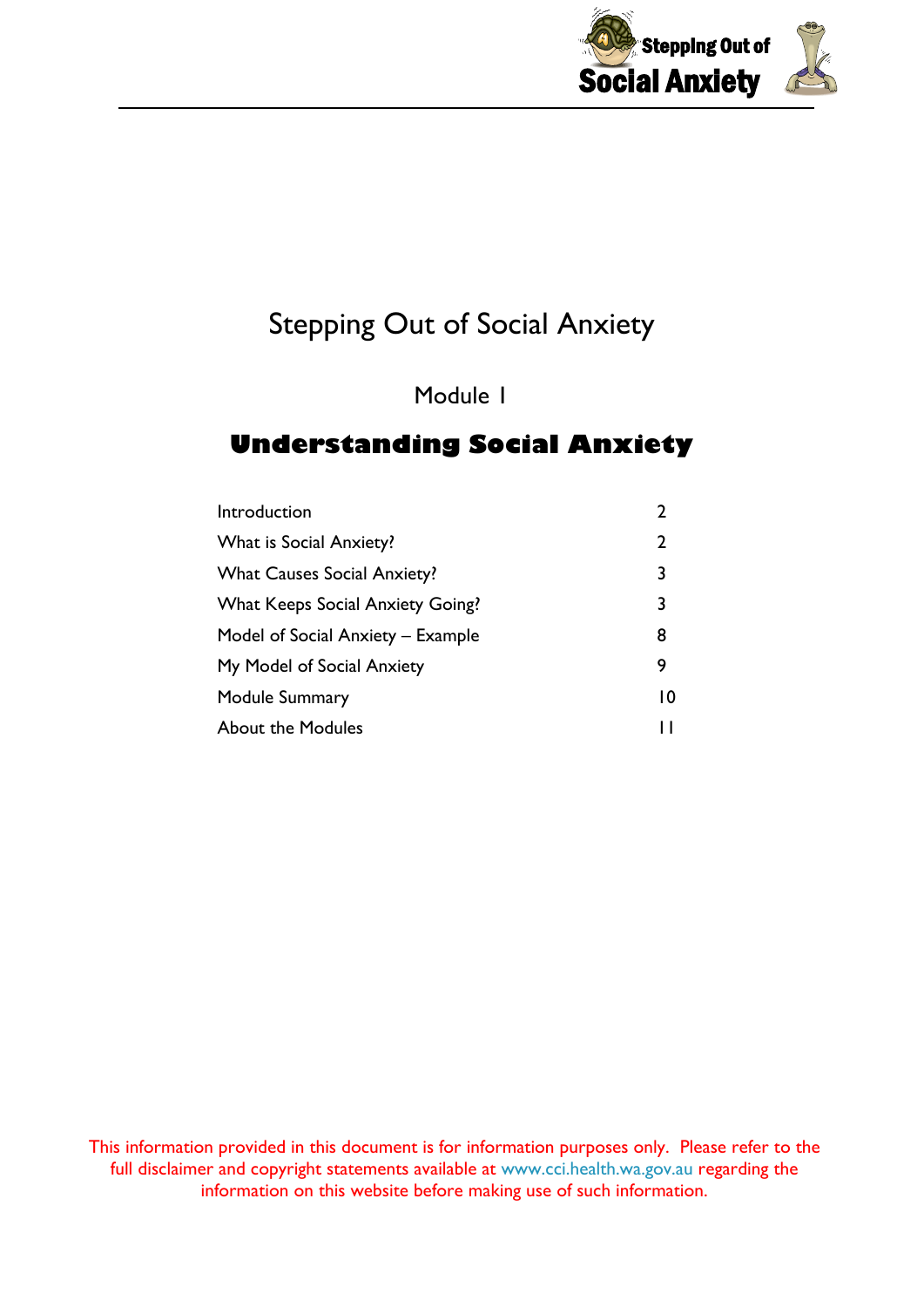### **Introduction**

Do you worry a great deal about how you come across to others and what people will think about you? Do you find certain everyday social situations so anxiety-provoking that they are distressing for you? Do these concerns lead you to avoid social situations to a degree that interferes with the life you want to be living? If so, you may find it helpful to work through this workbook, either on your own or with the support of a clinician. The modules cover a set of strategies that research has shown to be effective in reducing social anxiety. The aim of this module is to provide you with information about social anxiety disorder and what keeps it going.

## **What Is Social Anxiety?**

Social anxiety is anxiety that occurs in response to social situations. The anxiety may occur before, during, or after the social situations, and quite often at all three times. A certain amount of social anxiety is completely normal, with around 90% of people acknowledging that they feel shy at certain points in their lives. Most people feel anxious about some social situations, such as public speaking and job interviews. They worry about whether the speech or interview will go well, or what other people will think. Most people will also feel relieved when it is over. For some people, however, the anxiety may be so distressing that they avoid the situation at all costs.

'Social anxiety disorder' or 'social phobia' refers to an intense, longstanding, and debilitating fear of social situations. Often people with social anxiety disorder will avoid social situations if they can. They believe that they will be evaluated negatively or criticised by other people, and may fear that they will be embarrassed or humiliated in some way. They find that their social anxiety is getting in the way of the life that they want to be living.



People with social anxiety will differ from each other with respect to the range and severity of their problems. We will use the term 'social anxiety disorder' in these modules to reflect a level of social anxiety that interferes with people's lives in an important way. They may fear most social situations or one or two specific situations. The types of social situations found to be anxiety-provoking will also vary from person to person. Some common types of situations that people with social anxiety may find anxietyprovoking include:

- One-on-one conversations
- Interacting in groups
- Going to parties or social gatherings
- Initiating/maintaining conversations
- Meeting new people
- Dating
- Public speaking Being watched while
- writing, eating or drinking • Walking down the street
- in view of others
- **Shopping**
- Phone calls
- Initiating social catch-ups
- Using public toilets
- Sitting facing other people on a bus or train
- Being assertive with others

If you find any of the above situations anxiety-provoking because of concerns about how you will come across or what people will think about you, and this anxiety is interfering with your life, you may find it helpful to keep reading these Stepping Out of Social Anxiety modules.

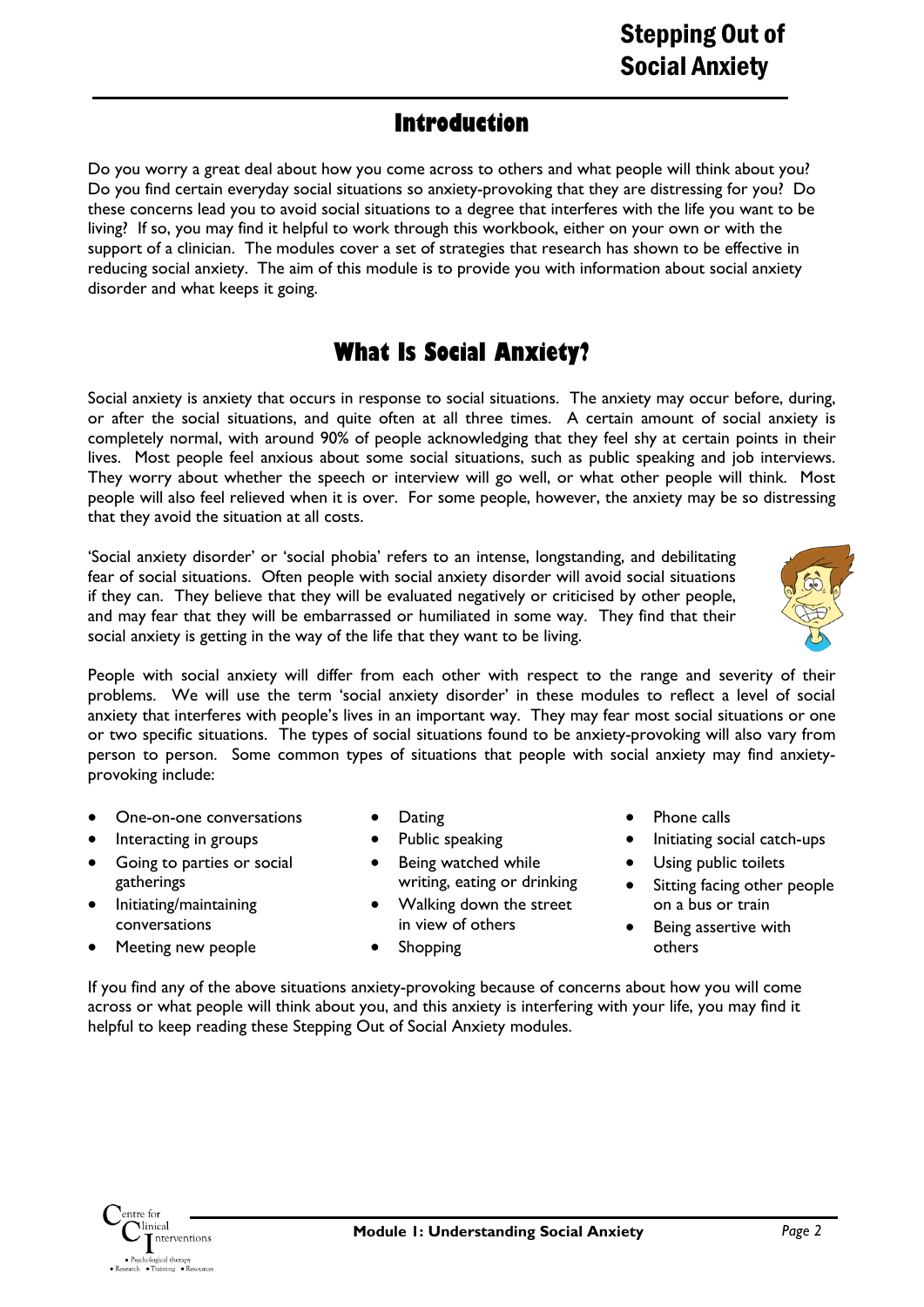### **What Causes Social Anxiety?**

There is no single or simple answer to the question of what causes social anxiety disorder. Contributing factors are many and they can vary for different individuals. However, there are some important factors that can increase someone's chance of developing social anxiety disorder. These factors can be divided into biological and psychological causes.

Biological factors such as a family history of anxiety disorders or depression increase your chances of having an anxiety disorder. The more of your family members that suffer with anxiety or depression, and the closer they are to you genetically, the more likely you are to develop an anxiety disorder. We are also born with our own temperaments, which may be inherited to some degree. Many people with social anxiety disorder report that they were shy or inhibited as very young children. While most children will grow out of early shyness, if they are shyer and more timid than their peers this also increases their chances of developing social anxiety disorder later in life.

Having a biological vulnerability does not necessarily mean that someone will develop an anxiety disorder. It also may depend on the person's lifestyle, the types of life stressors they have encountered, and their early learning. Many people with social anxiety disorder report experiencing bullying or abuse during their childhood or adolescence. Others report having one or two particularly distressing social experiences that have stuck in their minds, whilst others report experiencing regular criticism early in life. Others report that their families did not socialise much during their childhood, so they did not have the opportunity to develop confidence in their ability to develop relationships with others.

For any given person, it may not be possible to have a complete explanation of exactly how and why they developed social anxiety disorder. Most of the time it probably takes a combination of biological, temperamental, and social factors. The good news is that regardless of what originally caused your social anxiety disorder, there are well-researched and effective ways to overcome your social anxiety.

### **What Keeps Social Anxiety Going?**

To overcome your social anxiety it is helpful to understand what is keeping it going in the present. Social anxiety occurs when we perceive a 'social threat' in a particular situation. Our perception of social threat is how strongly we believe that a 'social catastrophe' will occur. This perception is divided into two parts: probability and cost. The probability refers to how likely our fears are to happen. If we believe our fears are highly likely to come true then our fear response (also known as 'fight or flight') is more likely to be triggered. The cost refers to how bad we believe it will be if our fears do come true. If you believe that it is very likely that you will appear nervous and make a mistake when delivering a presentation (high probability), and if this does happen then you will be criticised or humiliated by others (high cost), then you are likely to feel very anxious about the presentation.

Once the perception of social threat is triggered (i.e., perceived social danger is high) you will experience a strong fear response. This usually results in physical symptoms such as:

- Trembling or shaking
- Blushing
- Pounding heart
- 'Going blank'
- Nausea
- **Sweating**
- **Hyperventilation**
- Difficulty concentrating
- Urge to escape

These symptoms are part of the fight or flight response, the body's protective mechanism. If we are under real threat (e.g., approached by a robber) our body must ready itself for fighting or fleeing from the threat.

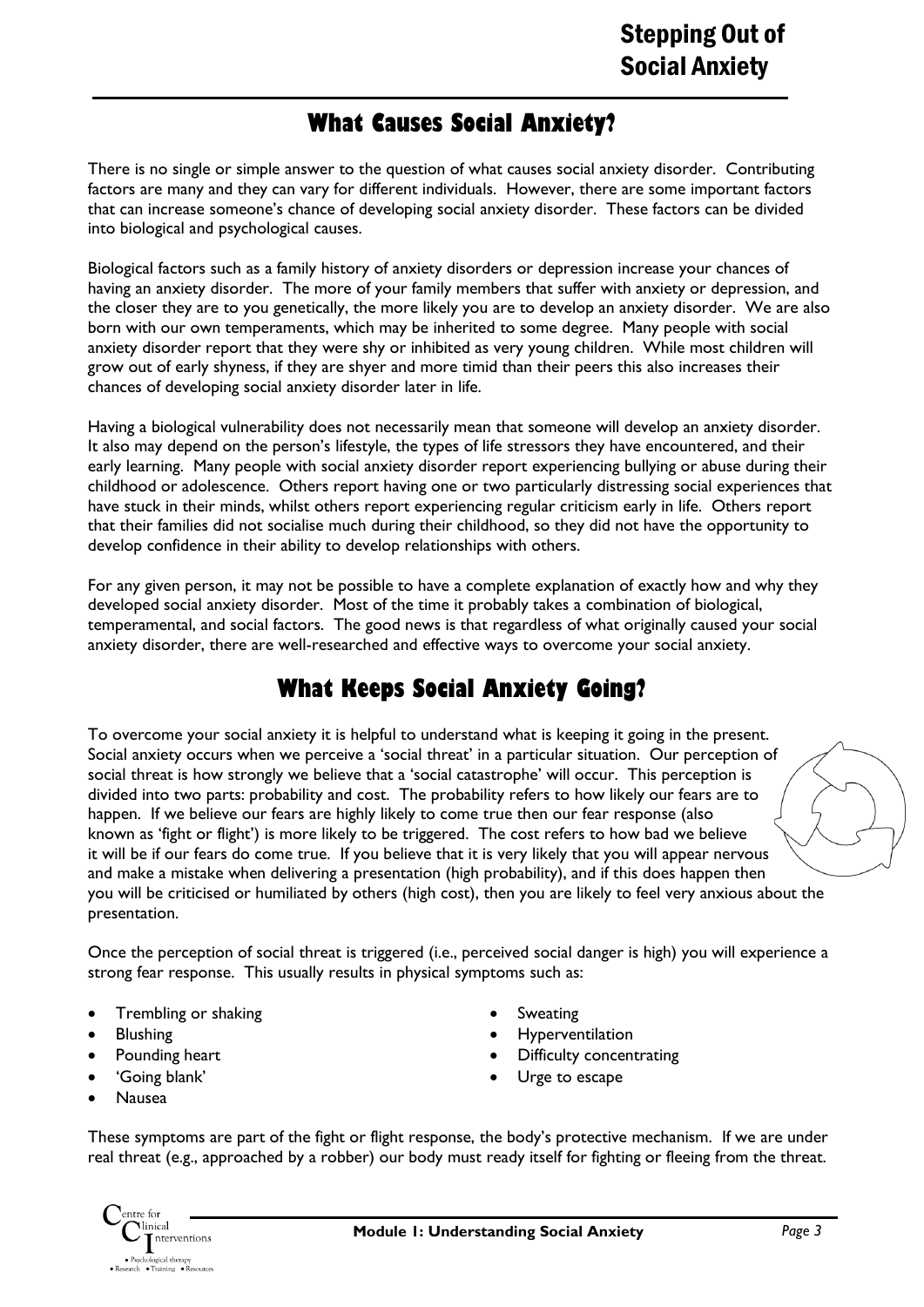As a result, we get a surge of adrenaline and our breathing rate increases (to get more oxygen to the body), we sweat (to cool the body), our muscles tense (to prepare for fighting or fleeing), our heart rate increases (to pump more blood around the body), our attention narrows and focuses on the threat (so that we aren't distracted from dealing with the threat), and so on. As you can see, all these changes are designed to help us deal with the threat.

But in most social situations we can't simply fight or run away at top speed, so we aren't able to use all the extra resources in our body (e.g., adrenaline, oxygen). As a consequence, we subjectively experience these bodily changes as intense anxiety.

So we feel socially anxious when we perceive a social threat. People with social anxiety disorder have a bias to their thinking whereby they *overestimate* social threat and therefore have their fight or flight response easily triggered in social situations. We will now describe six factors that can each play a role in maintaining the overestimation of social threat.

#### **Negative Thoughts**

Most people, when they are upset, have upsetting thoughts going through their minds. These thoughts can have powerful impacts on our emotions. These thoughts may be about the past, present, or future. Common social anxiety thoughts may include:

- I will say something stupid and others will laugh
- Other people are talking about me behind my back
- I am trembling, shaking, and looking as bright red as a beetroot
- I won't know what to say
- People think I am very odd



Negative thoughts about social situations are one of the reasons people feel socially anxious. Sometimes these negative thoughts are in the form of words, and sometimes they are in the form of images. Images may involve multiple senses. We may see a visual image of the social situation playing out. We may recall people's voices (auditory memories) or see snapshots (visual memories) from past social situations, or we might imagine these aspects of future social situations. They may be vague or fuzzy, or they might be as clear as if you were watching a movie.

**Take a moment to write down some of the negative thoughts and images you have that make you feel anxious about social situations. What are some of the negative predictions you have about what others will think or how you will come across?** 

 $\_$  , and the contribution of the contribution of  $\mathcal{L}_\mathcal{A}$  , and the contribution of  $\mathcal{L}_\mathcal{A}$  , and the contribution of  $\mathcal{L}_\mathcal{A}$  $\overline{\phantom{a}}$  , and the contribution of the contribution of the contribution of the contribution of the contribution of the contribution of the contribution of the contribution of the contribution of the contribution of the  $\_$  , and the set of the set of the set of the set of the set of the set of the set of the set of the set of the set of the set of the set of the set of the set of the set of the set of the set of the set of the set of th  $\overline{\phantom{a}}$  , and the contribution of the contribution of the contribution of the contribution of the contribution of the contribution of the contribution of the contribution of the contribution of the contribution of the  $\_$  , and the contribution of the contribution of  $\mathcal{L}_\mathcal{A}$  , and the contribution of  $\mathcal{L}_\mathcal{A}$  , and the contribution of  $\mathcal{L}_\mathcal{A}$ 

#### **Avoidance**

In order to stop feeling anxious, most people with social anxiety try to avoid or escape from social situations to prevent their negative thoughts from coming true. Avoidance makes sense in the short term, because it may provide some relief from the anxiety. However, the relief is only temporary because the underlying perception of social threat is never directly tested, challenged, and modified. As a consequence, the social fear remains. In fact, avoidance usually results in increasing anxiety in more and more situations as people come to believe that they cannot cope with social situations. Avoidance also causes a practical problems and interference in people's lives.

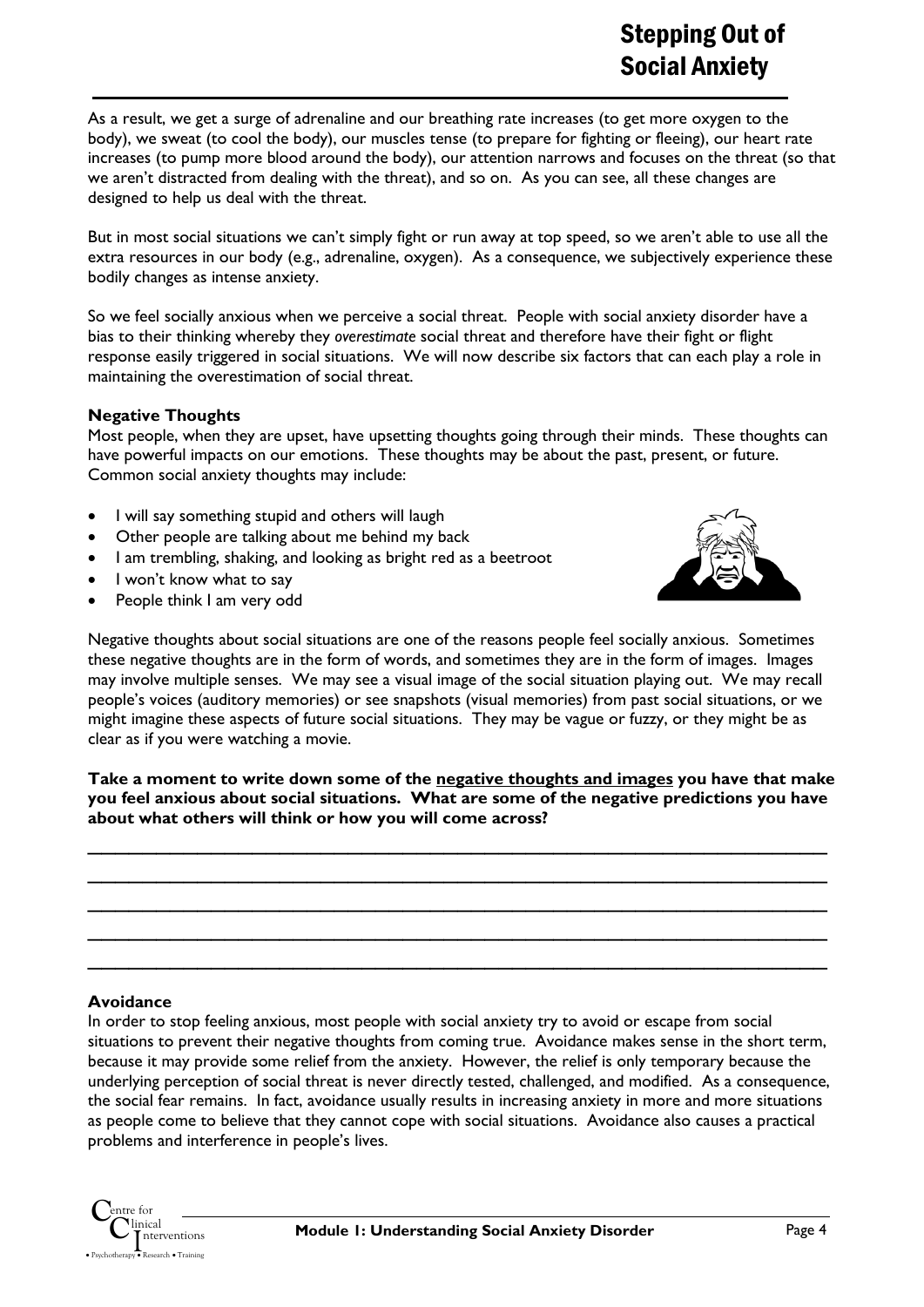**Take a moment to write down any social situations you avoid because of your fear of being judged negatively by others.** 

 $\overline{\phantom{a}}$  , and the contribution of the contribution of the contribution of the contribution of the contribution of the contribution of the contribution of the contribution of the contribution of the contribution of the  $\overline{\phantom{a}}$  , and the contribution of the contribution of the contribution of the contribution of the contribution of the contribution of the contribution of the contribution of the contribution of the contribution of the  $\overline{\phantom{a}}$  , and the contribution of the contribution of the contribution of the contribution of the contribution of the contribution of the contribution of the contribution of the contribution of the contribution of the  $\_$  , and the contribution of the contribution of  $\mathcal{L}_\mathcal{A}$  , and the contribution of  $\mathcal{L}_\mathcal{A}$  , and the contribution of  $\mathcal{L}_\mathcal{A}$  $\overline{\phantom{a}}$  , and the contribution of the contribution of the contribution of the contribution of the contribution of the contribution of the contribution of the contribution of the contribution of the contribution of the

#### **Safety Behaviours**

Sometimes it is not possible to completely avoid social situations. In these cases, socially anxious people often use subtle avoidance behaviours called 'safety' behaviours to help them feel more comfortable. Safety behaviours are the things you do within social situations to try and prevent your fears from coming true. For example, a person might go to a work meeting but not say anything at the meeting. They haven't avoided the situation altogether, but at the same time they have avoided testing their fears (e.g., that if they say something they will be criticised). Common safety behaviours include:

- Using alcohol or drugs
- Not making eye contact
- Not contributing to discussions/meetings
- Wearing inconspicuous clothes
- Asking a lot of questions so you don't need to disclose personal information
- Making excuses to leave early
- Covering up your anxiety symptoms in some way (e.g., using makeup to cover blushing)
- Perfectionistic behaviours such as over-preparation for presentations/meetings
- Carrying anti-anxiety medications to take 'when or if needed'
- Only talking to specific 'safe' people

We might feel like these 'tricks of the trade' are helping to reduce our anxiety and prevent social catastrophes, but in fact they just stop us from learning that our fears are less likely to happen than we think (probability) and less catastrophic when they do happen (cost). If a social situation goes well it doesn't seem to make a difference to our social anxiety, because we attribute the success to our safety behaviour, rather than learning that the situation itself is safe and we can cope socially. Safety behaviours can actually make things worse because they can cause us to become more self-focused and appear less engaged in the social situation.

 $\overline{\phantom{a}}$  , and the contribution of the contribution of the contribution of the contribution of the contribution of the contribution of the contribution of the contribution of the contribution of the contribution of the  $\_$  , and the contribution of the contribution of  $\mathcal{L}_\mathcal{A}$  , and the contribution of  $\mathcal{L}_\mathcal{A}$  , and the contribution of  $\mathcal{L}_\mathcal{A}$  $\overline{\phantom{a}}$  , and the contribution of the contribution of the contribution of the contribution of the contribution of the contribution of the contribution of the contribution of the contribution of the contribution of the  $\_$  , and the set of the set of the set of the set of the set of the set of the set of the set of the set of the set of the set of the set of the set of the set of the set of the set of the set of the set of the set of th  $\overline{\phantom{a}}$  , and the contribution of the contribution of the contribution of the contribution of the contribution of the contribution of the contribution of the contribution of the contribution of the contribution of the

#### **What are some of the safety behaviours you use in social situations?**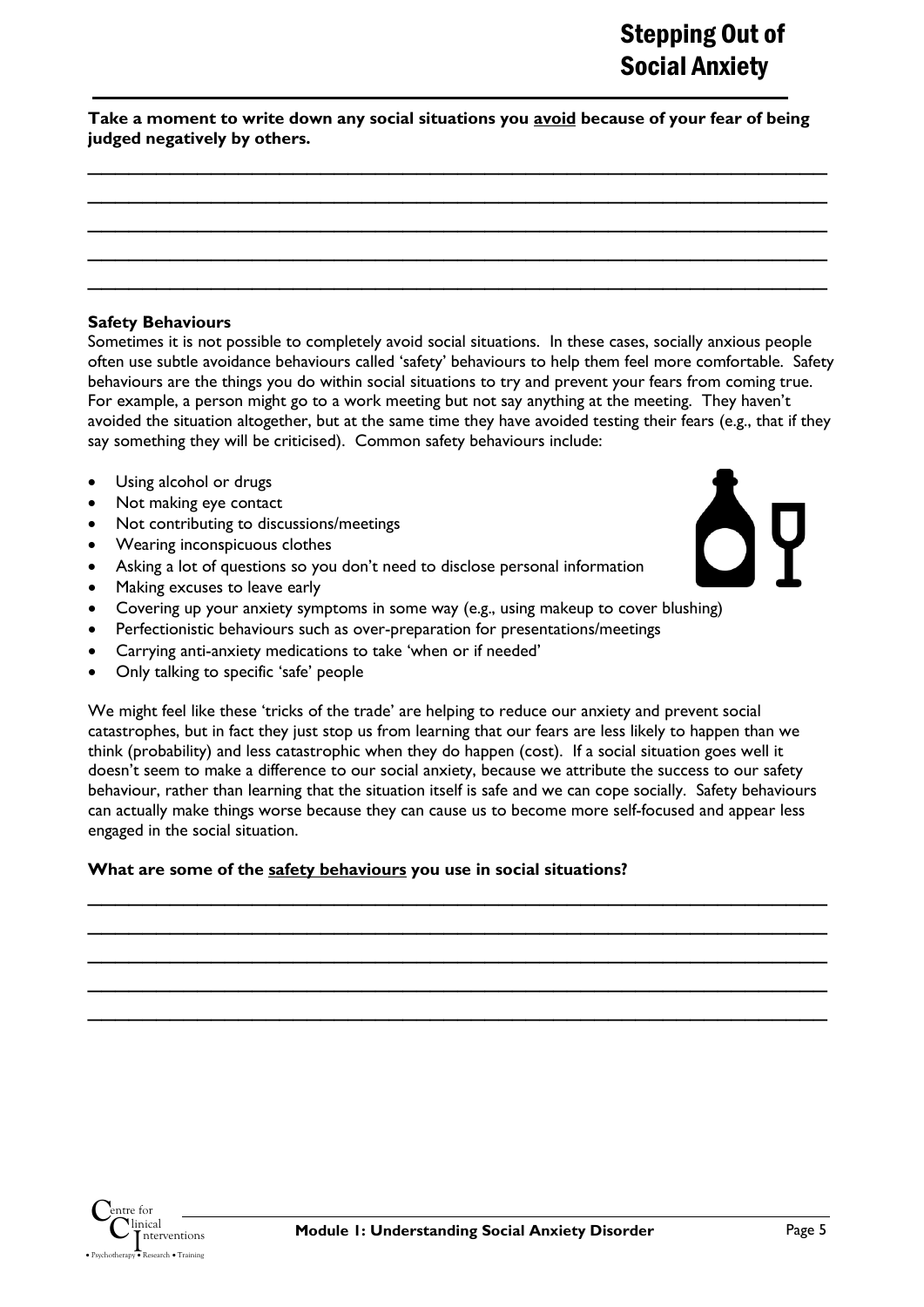#### **Self- and Environment-Focused Attention**

People with social anxiety focus their attention in ways that increase their anxiety in social situations. In particular, socially anxious people focus most of their attention on themselves, including their physical symptoms of anxiety and their negative thoughts (self-focused attention). They may also look around their environment for any evidence that they are in fact being negatively evaluated (environment-focused attention, e.g., people laughing in another part of the room, anyone looking in their direction). When most of our attention is directed towards ourselves and/or looking for threats in our environment, very little attention is left over to focus on the 'task at hand' (task-focused attention). The effects of this are to increase self-consciousness and anxiety, and it interferes with social performance because you are not focusing on what you are trying to do (e.g., maintain a conversation).

#### **When you are in a social situation and are feeling socially anxious, where is your attention focused?**

 $\_$  , and the contribution of the contribution of  $\mathcal{L}_\mathcal{A}$  , and the contribution of  $\mathcal{L}_\mathcal{A}$  , and the contribution of  $\mathcal{L}_\mathcal{A}$  $\overline{\phantom{a}}$  , and the contribution of the contribution of the contribution of the contribution of the contribution of the contribution of the contribution of the contribution of the contribution of the contribution of the  $\_$  , and the set of the set of the set of the set of the set of the set of the set of the set of the set of the set of the set of the set of the set of the set of the set of the set of the set of the set of the set of th  $\overline{\phantom{a}}$  , and the contribution of the contribution of the contribution of the contribution of the contribution of the contribution of the contribution of the contribution of the contribution of the contribution of the

#### **How You Think You Appear To Others**

Close your eyes and see if you can create an image in your mind of how you think you appear to other people when you are feeling socially anxious. Most people with social anxiety think that they are performing very badly and that their anxiety is blatantly obvious to other people. For example, we may believe we are blushing bright red, shaking, trembling, looking away, sweating, or stumbling over our words. However, many people who feel anxious in social situations have inaccurate views about how they appear to others. It is possible that although you may feel anxious, others cannot see this. In fact, most people with social anxiety come across far better than they think they do. Inaccurate and overly negative beliefs about your social performance and how anxious you appear to others can therefore mislead you and increase your perception of social threat.



**How do you think you appear to others when you are feeling socially anxious? Are there any physical symptoms of your anxiety that you believe are obvious to others?** 

 $\overline{\phantom{a}}$  , and the contribution of the contribution of the contribution of the contribution of the contribution of the contribution of the contribution of the contribution of the contribution of the contribution of the  $\_$  , and the contribution of the contribution of  $\mathcal{L}_\mathcal{A}$  , and the contribution of  $\mathcal{L}_\mathcal{A}$  , and the contribution of  $\mathcal{L}_\mathcal{A}$  $\overline{\phantom{a}}$  , and the contribution of the contribution of the contribution of the contribution of the contribution of the contribution of the contribution of the contribution of the contribution of the contribution of the  $\_$  , and the contribution of the contribution of  $\mathcal{L}_\mathcal{A}$  , and the contribution of  $\mathcal{L}_\mathcal{A}$  , and the contribution of  $\mathcal{L}_\mathcal{A}$  $\overline{\phantom{a}}$  , and the contribution of the contribution of the contribution of the contribution of the contribution of the contribution of the contribution of the contribution of the contribution of the contribution of the

#### **Core Beliefs**

Many people with social anxiety disorder recall early life events that were associated with significant social anxiety. There may be one or two situations, or many early experiences, that you identify as substantially contributing to your social anxiety. These early experiences may be associated with important meanings about ourselves, others, and the world in general. We call these 'core beliefs'. For example, if I was bullied I may have formed beliefs such as "I am unlikeable" or "I am inferior". I might also have come to believe that "others are hostile or critical". As a consequence, when I think about entering a social situation now, I think my 'inferiority' is obvious and I expect to be criticised by others. Core beliefs are not necessarily conscious thoughts, but are more like 'unwritten' rules through which people interpret what is happening around them. They can act like 'filters' that guide our thoughts and expectations in the here-and-now.

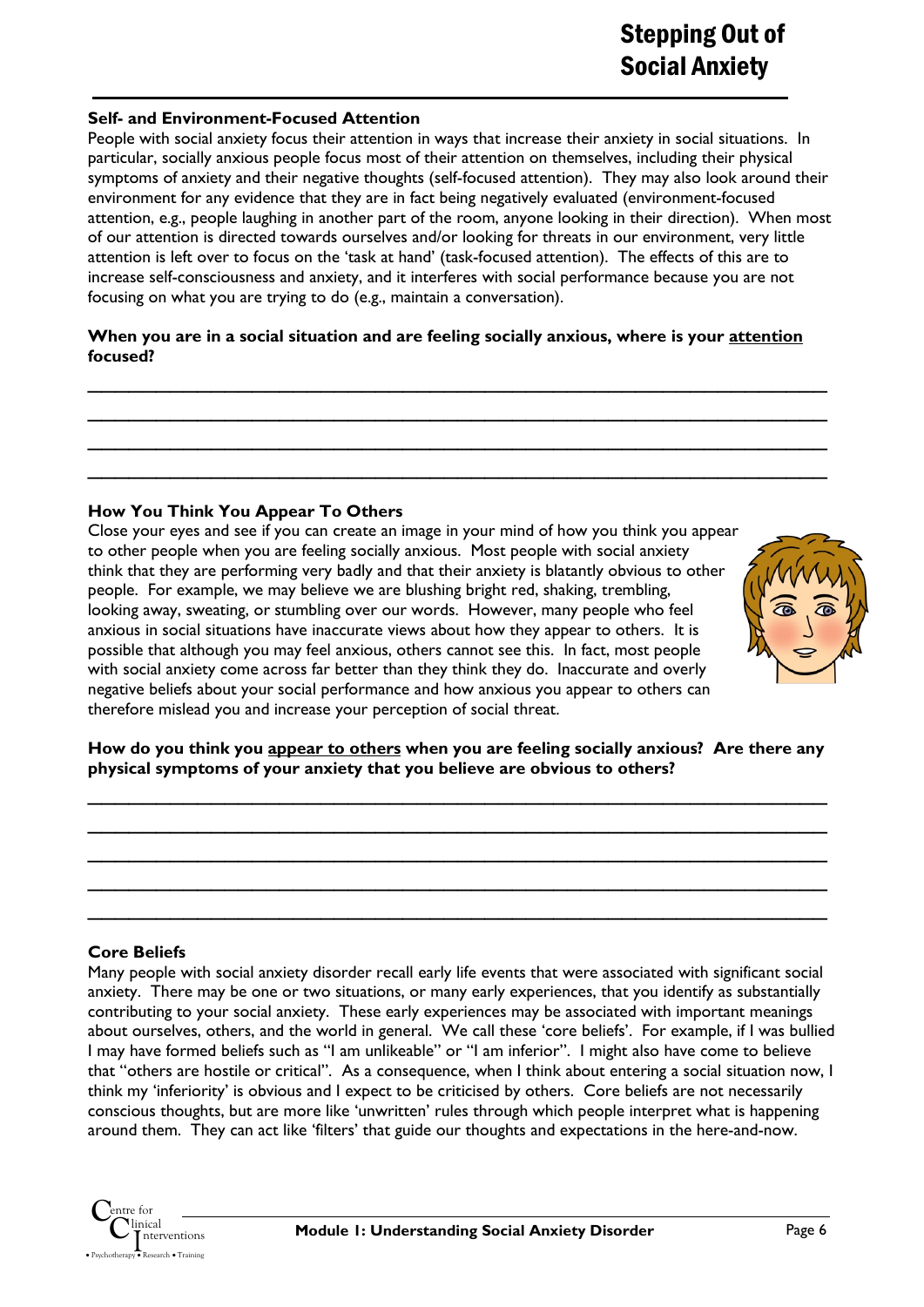All six of these factors – negative thoughts, avoidance, safety behaviours, how you think you appear to others, self- and environment-focused attention, and core beliefs – work together to maintain your fear of negative evaluation and cause you to feel anxious and uncomfortable in social situations. On the following page we have summarised this information into a model which shows how all six factors contribute to social anxiety disorder. The shaded areas of the model explain the link between the triggers, perception of social danger (probability and cost), and the fear response. The unshaded parts are the six factors that contribute to the perception of social threat. We have listed some specific examples for each part of the model. On the page after that there is a worksheet for you to complete by filling in each part of the model with your own examples.

The good news is that the components of this model can also work for us, because making a change in any one of the parts will flow through to the others. The modules to follow will provide you with some practical ways to make changes to each of these maintaining factors of your social anxiety.



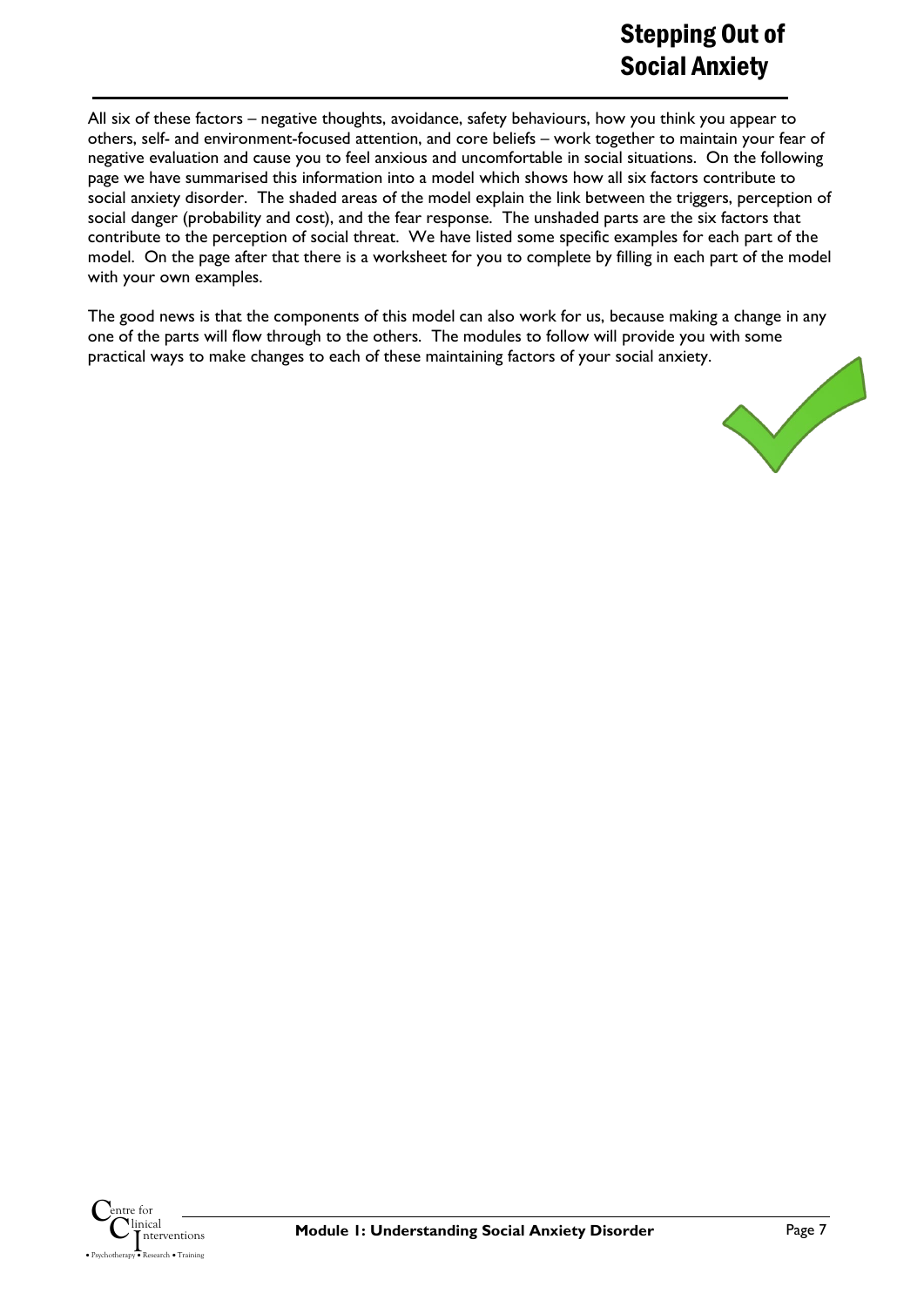## **Model of Social Anxiety – Example**



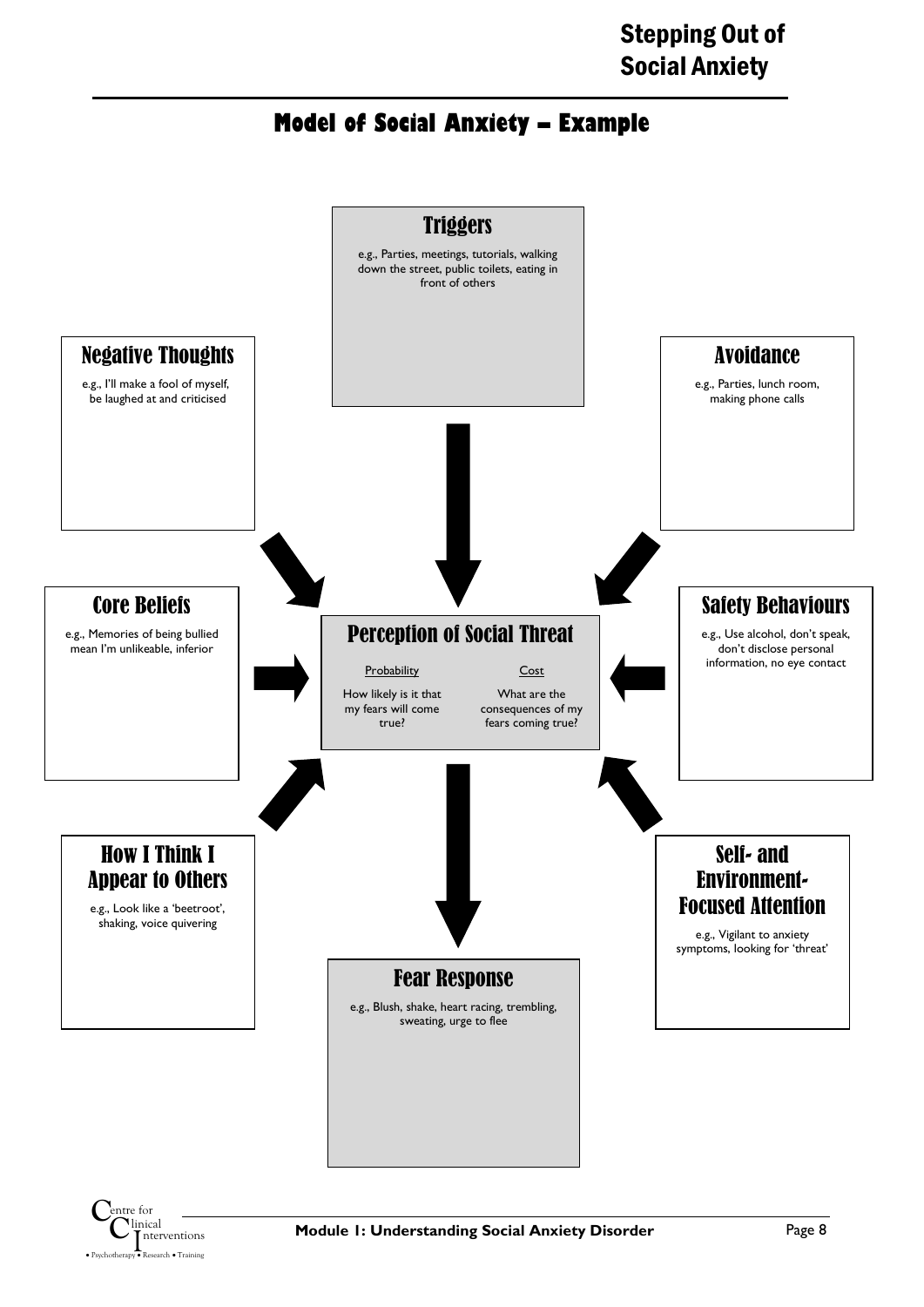## **My Model of Social Anxiety**



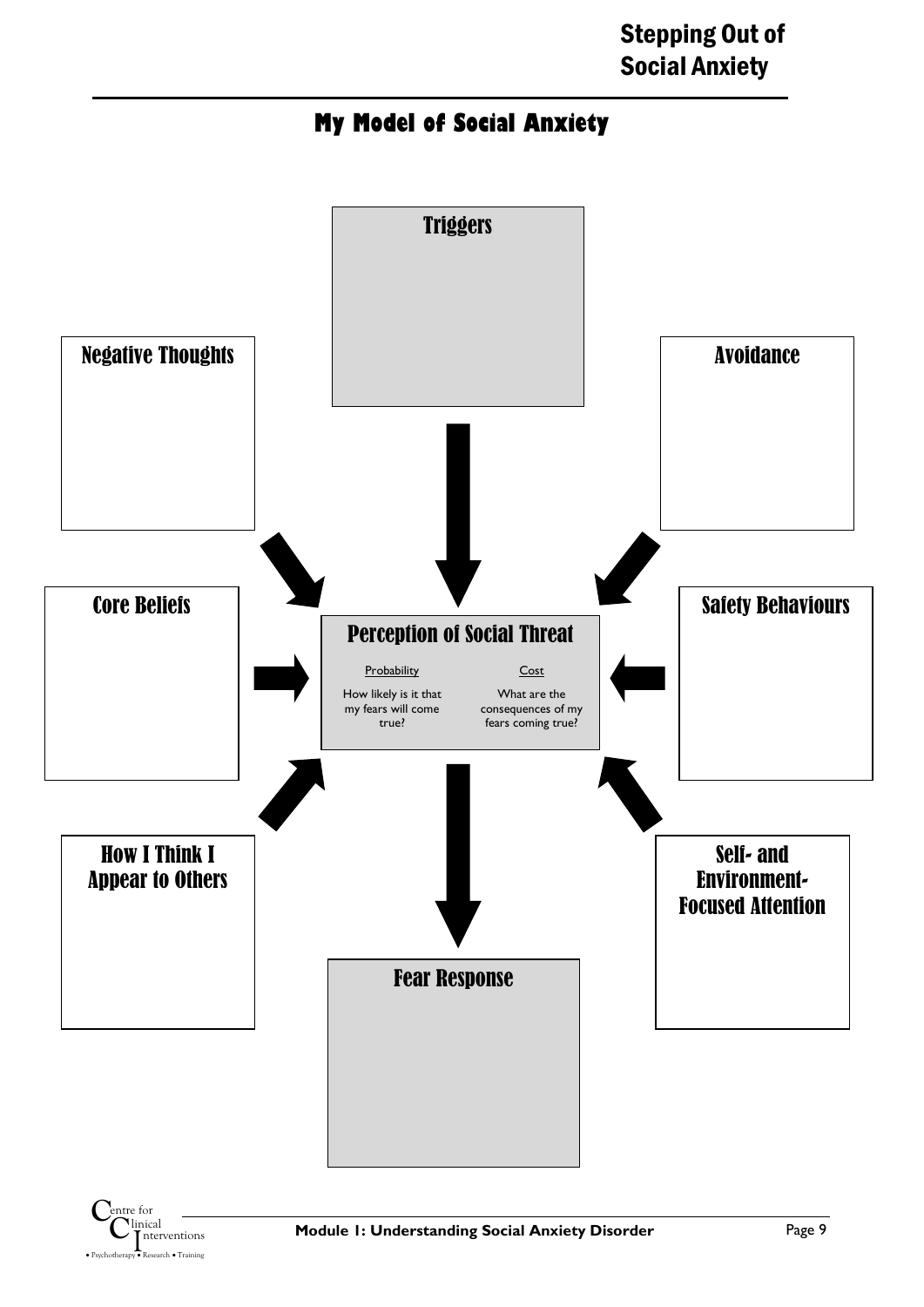### **Module Summary**

- Social anxiety is anxiety that occurs in response to social situations. A certain amount of social anxiety is completely normal, with around 90% of people acknowledging that they feel shy at certain points in their lives.
- People with 'social anxiety disorder' or 'social phobia' fear being judged negatively by others and often avoid social situations, to the point that their social anxiety gets in the way of the life that they want to be living.
- Social anxiety occurs when we perceive a 'social threat' in a particular social situation. This is usually a fear of being judged negatively by others or not coming across well to others (e.g., coming across as awkward or uninteresting).
- Our perception of social threat is divided into two parts: probability and cost. The probability refers to how likely our fears are to happen. The cost refers to how bad we believe it will be if our fears do come true.
- People with social anxiety disorder feel more socially anxious than others because they tend to overestimate the social threat in some social situations. Overcoming social anxiety disorder is therefore a matter of reducing this tendency to overestimate social threat.
- Six factors maintain the overestimation of social threat. These are negative thoughts, avoidance, safety behaviours, self- and environment-focused attention, how you think you appear to others, and negative core beliefs.
- The modules to follow will provide you with some practical ways to make changes to each of these six maintaining factors of your social anxiety.



**Coming Up…**

In the next module we will look at how your thinking patterns contribute to social anxiety, and will introduce strategies to address unhelpful thinking patterns.